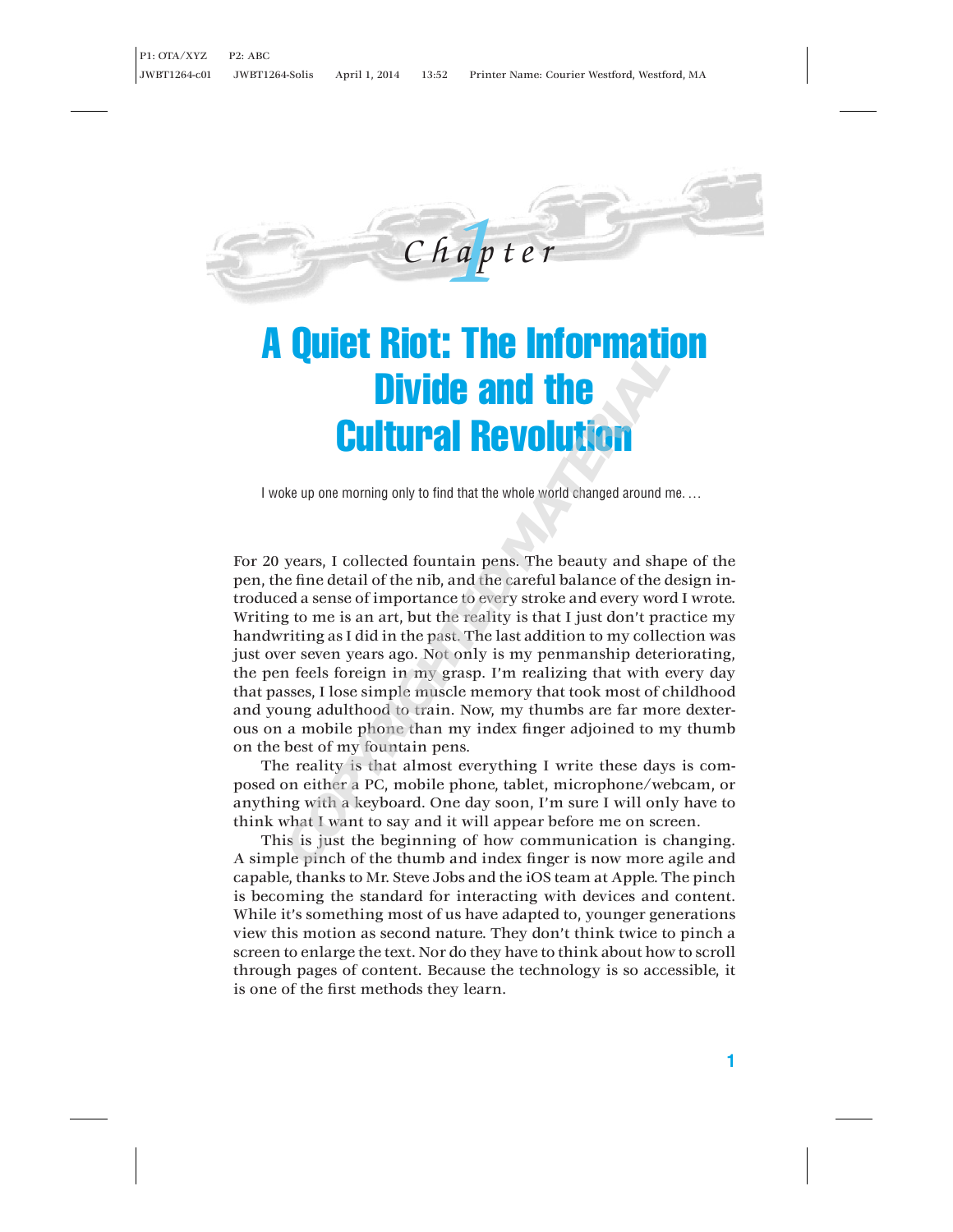## **2** ➤ **THE END OF BUSINESS AS USUAL**

Displacing landlines is one thing. The cell phone's impact on behavior is something different altogether. For years, we frowned on bringing anything to the dinner table that might detract from the interactions that meals foster. But then cell phones quietly took over our attention one by one, until the table was surrounded by people with their heads focused downward and their thumbs texting away. To an outsider, this conduct would appear nothing less than rude. In her book, *Table Manners for Kids,* published in 2009, Emily Post says bluntly, "Do *not* use your cell phone or any other electronic devices at the table."

Unraveling the reasons behind why this behavior has become acceptable will help us bridge the digital and cultural divide. While some people use their gadgets to escape conversation, there are usually other factors at work. In some cases, it's a symptom of introversion or shyness. In other cases, it's simply how certain people cope with a pervasive feeling of missing out. The world moves much faster with every generation, and rapid-fire text messaging and social networks allow people to stay connected. This statement seems contradictory in nature. However, people are balancing virtual and real-world relationships in the moment. Perhaps they need a constant sense of belonging and outside reinforcement to reinvigorate the here and now.

With that said, it is the responsibility of the host to realize the changing nature of human interaction to not discourage outside interaction, but to steer the experience to include everyone in one's own way. Are you encouraging distraction? Are you enabling distraction? You betcha. Controlling the moment is so last decade. It's now up to the host, or in the world of business, the brand, leader, or champion, to create moments that are nothing short of engaging. Yes, that's right. Attention is distracted and there's very little that you can do to reverse the evolution of the human psyche. Instead, you can steer experiences to your benefit by becoming the focal point or creating one.

In these cases, a smartphone can enhance conversations rather than inhibit them. In a piece that ran in the *New York Times* in December 2010, Bruce Feiler explored the advantages of using Google during meals to foster engaging dialogue:

*If you could invite any five people from history to dinner, who would it be? That game seems to have lost popularity of late, and I'm beginning to think I know why. These days, everybody I know invites the same guest to dinner. Who's this ubiquitous invitee? The answer is sitting in your pocket. Google.*… *What if a few clicks of the smartphone can answer a question, solve a dispute, or elucidate that thoughtful point you were making? What if that PDA is not being used to escape a conversation but to enhance it?*<sup>2</sup>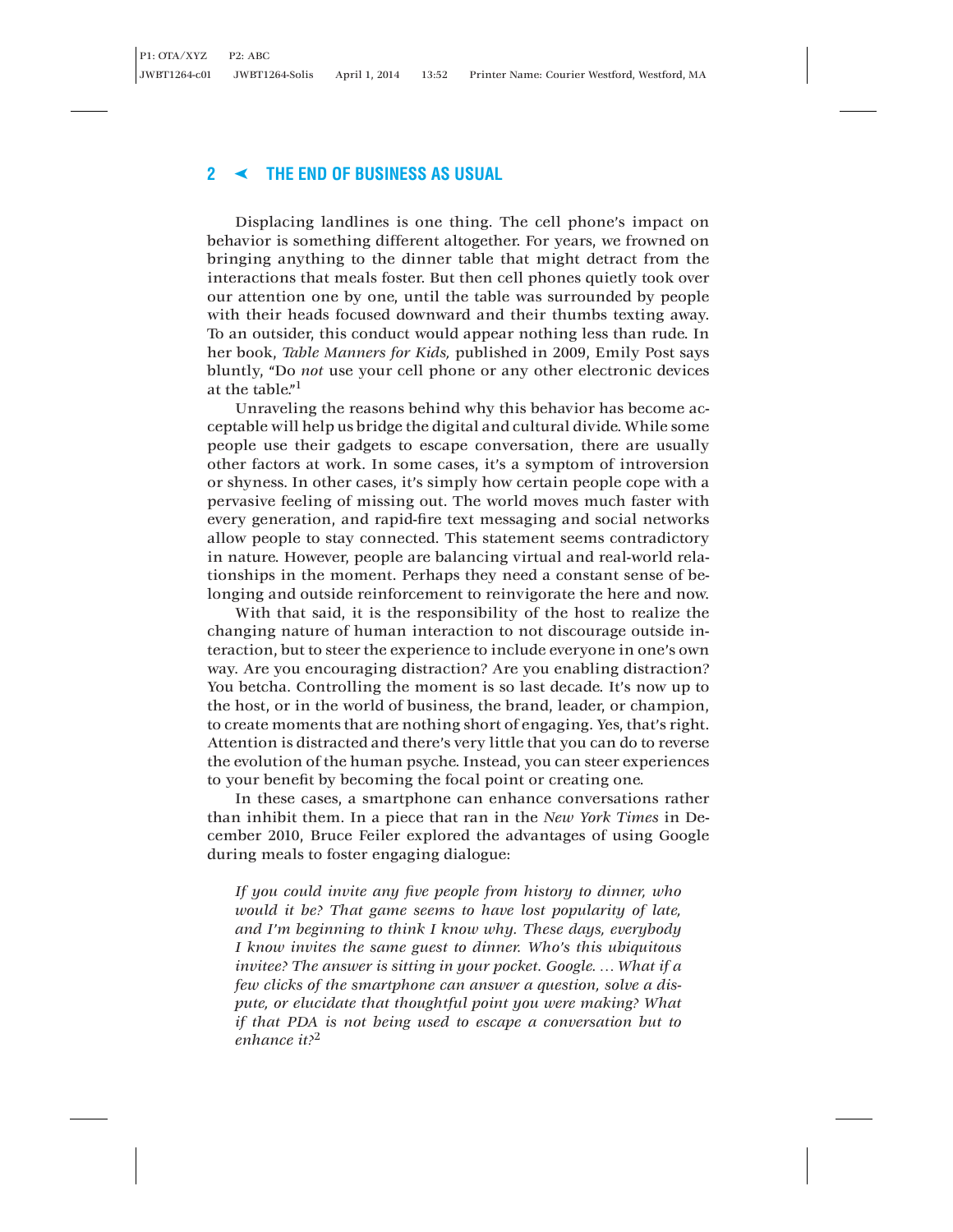### **A Quiet Riot: The Information Divide and the Cultural Revolution** ➤ **3**

Banning the phone from the table is easier than it sounds. The need for constant connectedness is reshaping what we consider acceptable behavior. The constant desire for interaction comes down to shared experiences and staying connected.

#### The truth is that we're always on.

There I was, in Lisbon having dinner with 20 of Portugal's leading digerati. I had no choice but to leave my phone in my bag as the international data functions were down at that time and the establishment did not offer Wi-Fi (but they did serve great food!). Without the ability to check emails, text, or update social networks, I channeled all of my attention on the people at the table. To my surprise, I found a table surrounded by new friends with their heads pointed down toward their laps. Some were live tweeting the event. Others were texting with friends. A few were checking email. Others were checking Facebook updates and searching for real-time mentions of their name online.

Without a phone, I took it upon myself to unite the table around good old-fashioned conversation, but not just with those in the room, those to whom they're also connected online. I asked guests to ask their online friends questions to see how we can channel a discussion with greater reach and input. I also played the role of sociologist and asked questions that explored the reasons why each immediately took to their iPhones and BlackBerrys before placing their napkins on their laps. I learned something interesting. To engage an entire table and prevent them from mobile temptation is impossible. It was the beginning of a realization for me that would affect my work. If I could steer experiences, I could connect with people at the table as well as those they're engaging with on the other side of the device.

Had my phone worked, I probably would have joined them. The fact that we're becoming an always-on society combined with the responsibility of hosting very public online presences (Facebook, Google Plus, Twitter, LinkedIn), we are now all full-time brand managers—even if that brand is just our individual online presence. Now we're paying attention to what others are saying about us.

People will always talk about you, so give them something to talk about.

But this conversation is not just about whether you choose to stay connected through meals. The access to people and information, whenever, wherever is powerful and addictive. Students are focusing more on their smartphones than the lessons they are being taught in the classroom. Drivers are paying less attention to the roads and instead, are interacting with friends and associates at the risk of crashing into those nearby.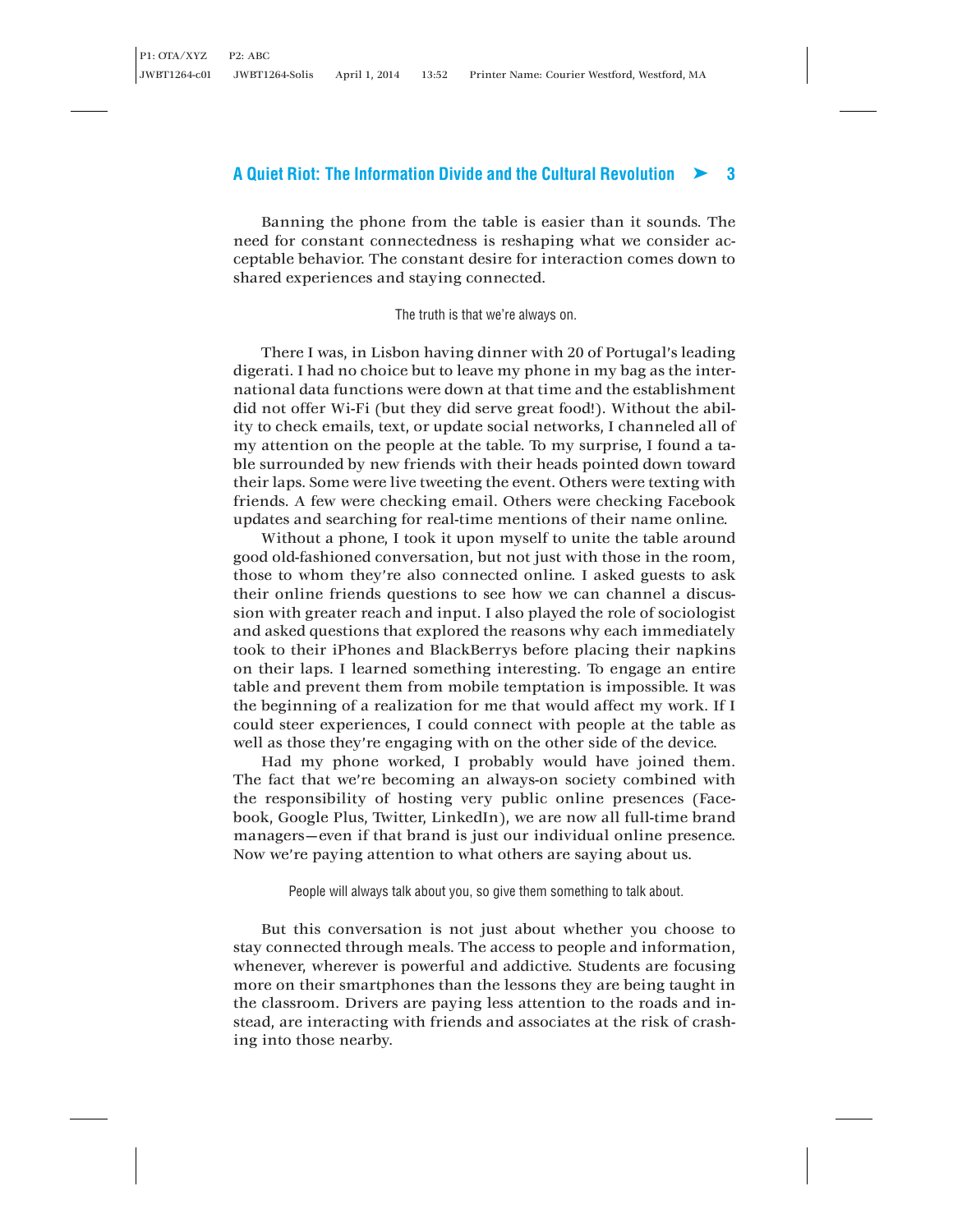## **4** ➤ **THE END OF BUSINESS AS USUAL**

Texting was an early culprit. Then the world was diagnosed with BlackBerry thumbs. And now Twitter, Facebook, and other social networks constantly vie for our attention as well. Bringing electronics to the table, the classroom, or our cars is a symptom of our alwayson society. We indeed bring our connections with us everywhere we go. The experiences and sentiment we share are just a different, but no less meaningful, way we invest in our relationships. It's how we maintain relevance within our social network, which is our society. The question is, where's the balance? Or, better asked, how can this be used more productively? How can we keep people engaged and encourage the sharing of meaningful and beneficial experiences? How can outside interaction strengthen real world interaction?

Again, this behavior is already beyond the attention Rubicon. As heads of households, educators, friends, and peers, it's our responsibility to find opportunities to stay engaged in person, and when necessary, digitally. But there is an informational and digital divide that still exists within greater society and it extends across generations and demographics. Whether consumers are online or offline, technology is evolving faster than the majority of businesses or consumers can adapt or assimilate.

## **THE HUMAN GENOME MEETS DIGITAL DNA**

There's an expression that's often used to explain why we perform the simplest, uncommonsensical, or most mundane of tasks, over and over: it's because "we're just wired that way."

As difficult as it can be to accept, things around us are constantly changing, causing society, life, and humanity to change along with them. We initially question or resist the events unfolding before us until they either recede or prevail. We then adapt, constantly changing our routines, even if in the slightest of traces. Every so often though, the events that emerge and play out before us are so transformative that evolution is disrupted, giving way to a revolution. The effects affect social development, human behavior, and ultimately, the course of history.

How we were wired is quickly becoming outdated. The new models of us are wired for the modern lifestyle. How we interact, learn, and mature is different. Everyone else is left feeling antiquated, out of touch, or simply unaware of the differences. But for those who get it…like you … you're constantly looking for ways to get rewired to keep up. The simple truth is that things, and people, are changing right before us. We live in interesting times and the change we're experiencing now is nothing less than historic.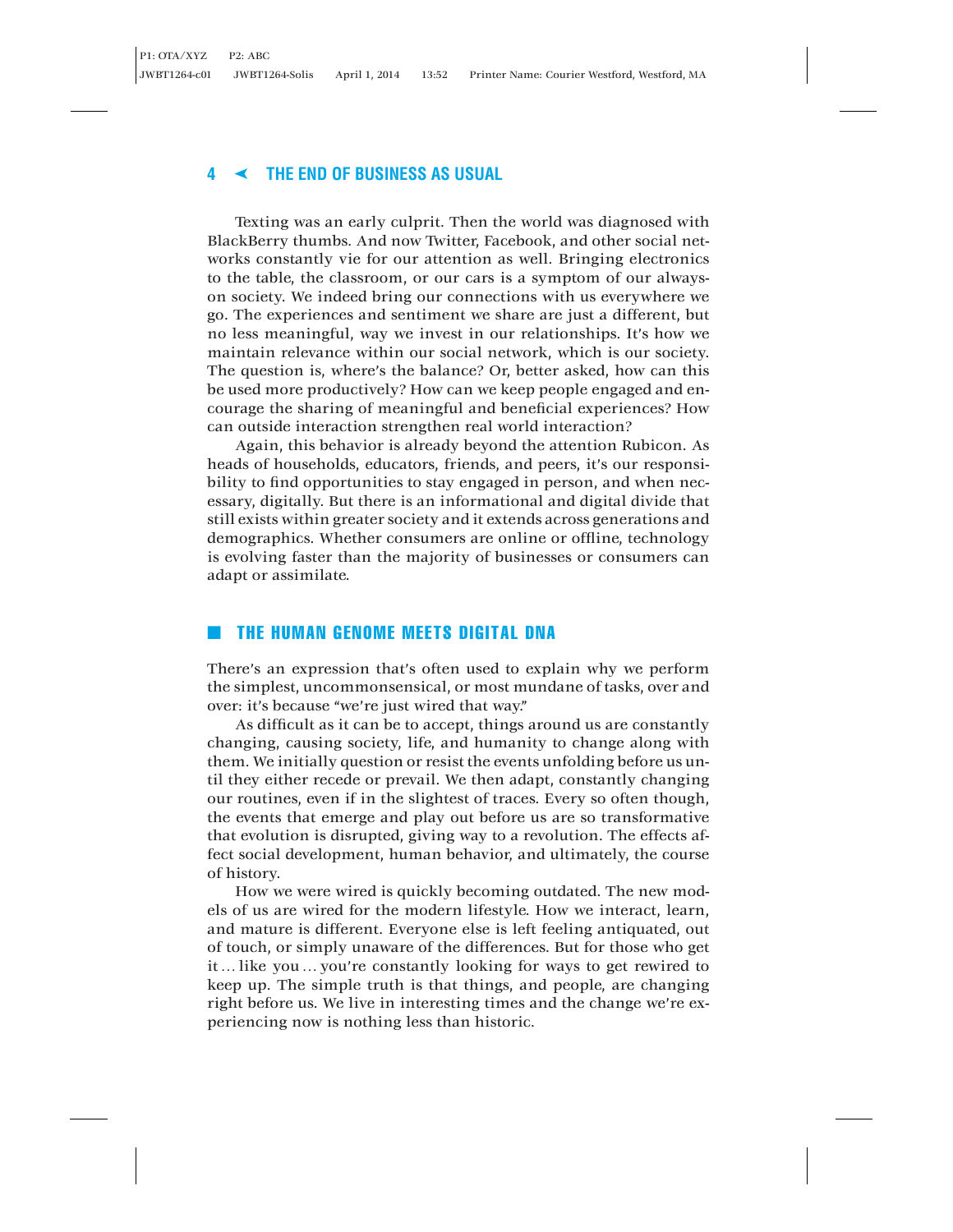#### **A Quiet Riot: The Information Divide and the Cultural Revolution** ➤ **5**

The more I study technology and its impact on behavior, the more I find myself revisiting a widely accepted notion: technology changes, people don't. But nowadays, I'm not so sure. Technology is indeed changing, but it is also changing us along with it. Whether it's through social networks or digital lifestyle products such as iPhones, iPads, and Kindles, we are adapting and evolving as a result. Technology has become a form of self-expression. What we use and how we use it says everything about us …and we want it to. We no longer live in an era in which we make decisions based solely on form or function; we're moving toward a genre of picking the electronics and online services that define our persona. Are you an iPhone or Android person? Either way, they're extensions of our identity, who we are today and who we want to be tomorrow.

With the pervasiveness of iPods, iPads, and other digital devices, everyday people now march to their own soundtracks, moving throughout their lives quite literally to the beat of their own drummer. In curious ways, we're creating an introverted nation of *earbudsmen*, small armies of people with white earbuds absorbed in what they're listening to, the people they're texting, and the videos they're watching, all while moving.

It's not just about the iGeneration of earbudsmen either. With the universality of social networks such as Facebook and Twitter and the rise of geolocation networks such as Foursquare, we are learning to live our lives online, revealing a bit more about ourselves with every status update, check-in, tweet, and social object we publish.

## ■ DON'T BLAME IT ON THE YOUTH

With the rise of the Golden Triangle of technology (mobile, social, and real-time), technology is not just for the geeks; it's now part of our lifestyle. How we use this technology says everything about us, and we're starting earlier and earlier.

A study by security company AVG and Research Now surveyed 2,200 mothers in North America (the United States and Canada), the EU 5 (the United Kingdom, France, Germany, Italy, and Spain), Australia/New Zealand, and Japan, and found that 81 percent of children under the age of two currently have some kind of digital profile or footprint, with images of them posted online.<sup>3</sup> Ninety-two percent of U.S. children have an online presence created for them by the time they are two years old. In many cases, a digital presence is born before the child, with sonograms (23 percent) actively published and shared on social networks and blogs. A digital presence is now just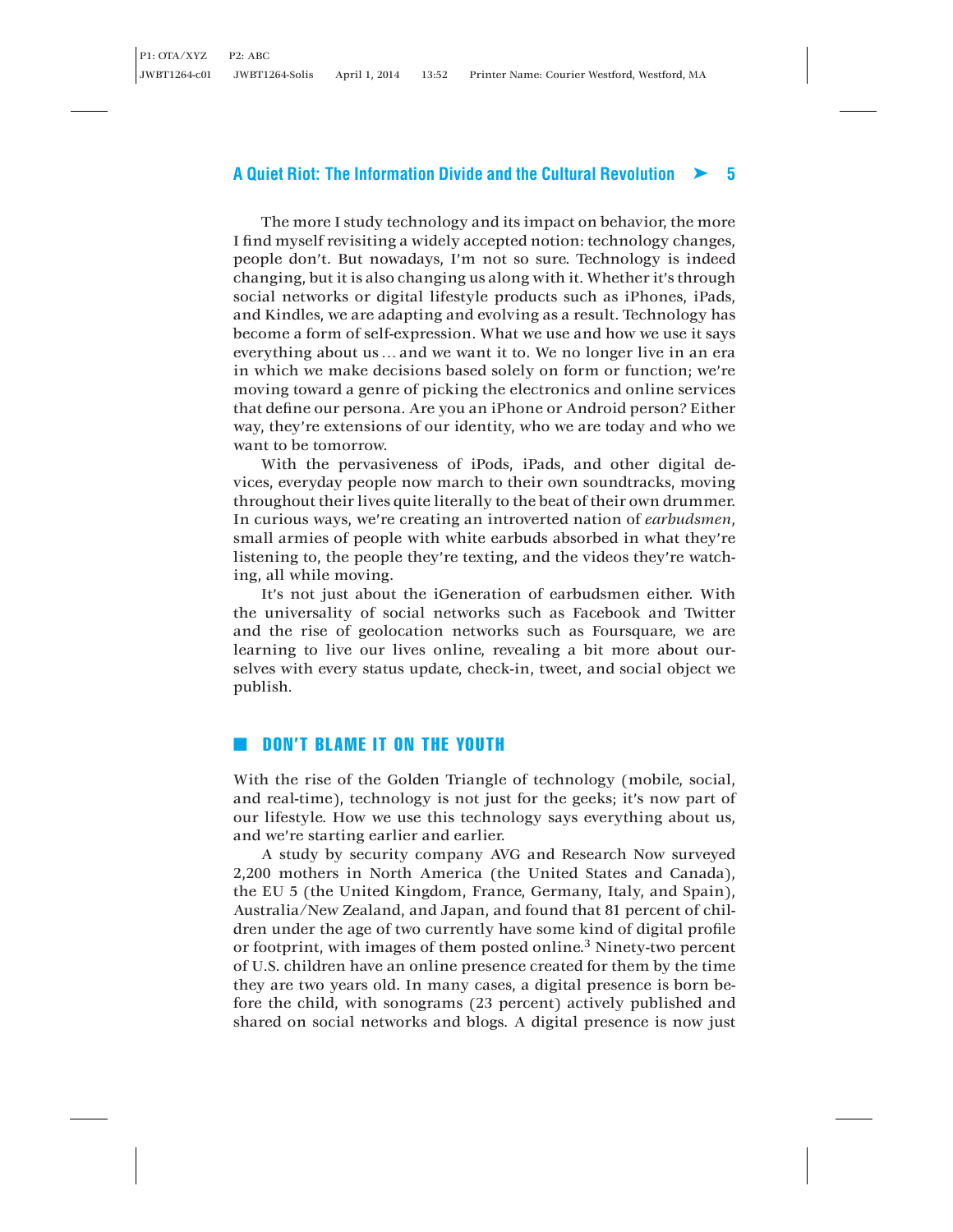## **6** ➤ **THE END OF BUSINESS AS USUAL**

a way of life. For these children, managing their online persona and relationships is all they know.

### ■ CH-CH-CHANGES

The rapid evolution in technology is completely transforming society and human behavior. Technology is changing us, and as it does, it can improve how we learn, share, and communicate.

The result ultimately affects and alters our personal and professional worlds. Human relationships, interaction, consumerism, education, media, government, and business are all forever changed.

To reach this always-on consumer, we can no longer continue operating under a banner of business as usual. Instead we must appreciate that we don't understand all that is changing, but we must learn to understand and eventually become part of the (r)evolution.

As change is omnipresent and sweeping, time is of the essence. The only way to understand new culture and behavior is to go native. Going native refers to the process of observing, learning, and deepening the involvement of an anthropologist with their hosts and their hosts' cultures through long-term fieldwork and participation.<sup>4</sup> In the process, we become digital natives, uncovering the facts we need to improve our communication, customer relationships, and overall business opportunity.

One way to go native is through immersion.

To best understand the effects of human behavior on business, it is best to be immersed in new consumerism directly. Through immersion, we'll gain perspective and develop the empathy needed to later make meaningful connections and shape productive experiences worth sharing.

Understanding the connected consumer requires sincerity. By identifying their challenges, we actually go beyond observing their behavior to become part of their society. Though this is the end of business as usual, this is the beginning of a new genre of business, one that presents an opportunity to earn customers by becoming relevant to their needs and aspirations.

#### *Centers of Attention*

➤ We need to explore avenues to shape and steer experiences rather than discount how technology is changing behavior.

➤ Mobile is becoming increasingly important in how people, regardless of generation, find and share information.